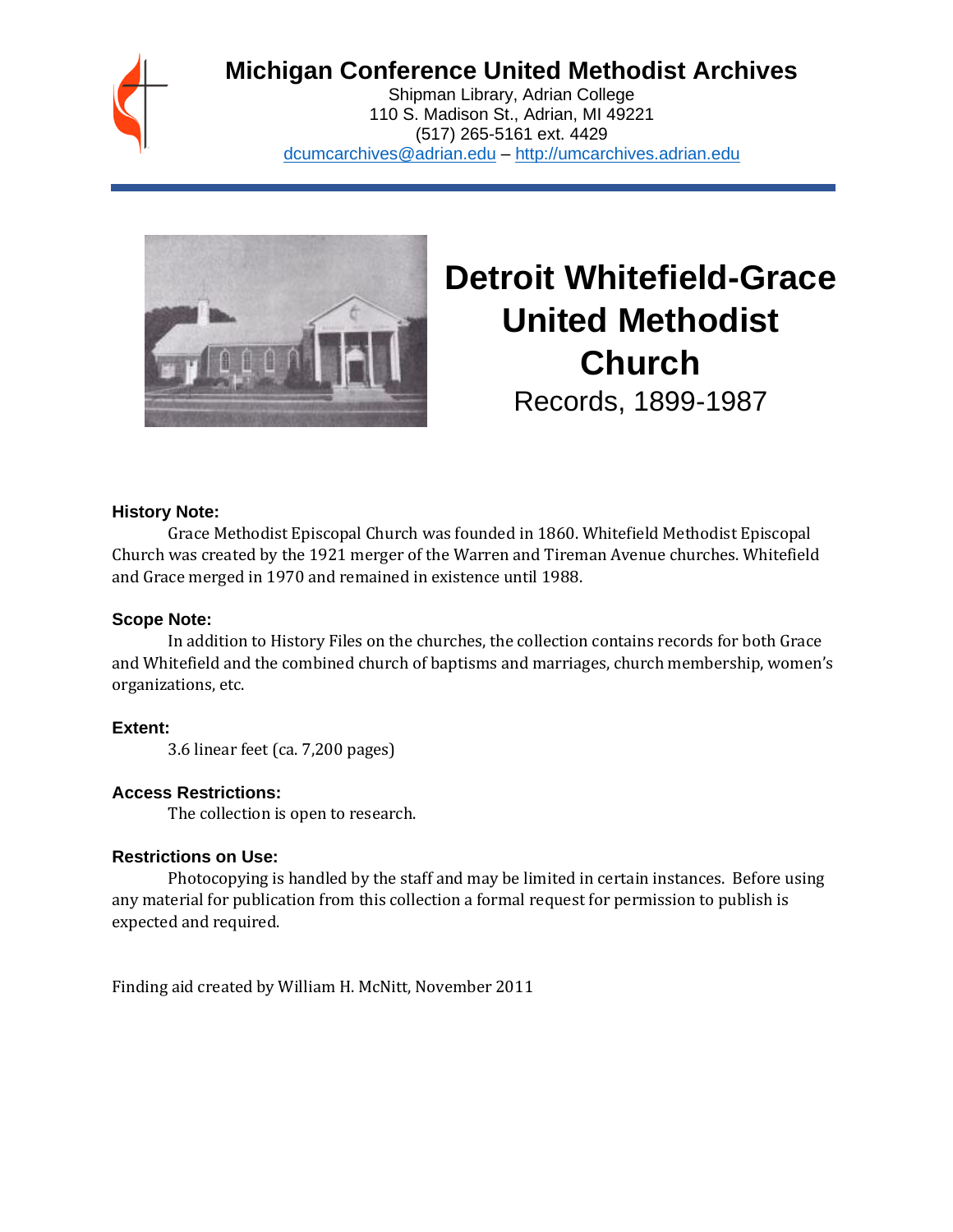#### **Appointments List**

#### **Detroit Grace**

- 1891-1904: D. Burnham Tracy
- 1904-1905: To be supplied
- 1905-1906: To be supplied
- 1906-1907: Charles Simpson
- 1907-1908: To be supplied
- 1908-1909: Charles Simpson
- 1909-1910: To be supplied
- 1910-1911: To be supplied
- 1911-1912: To be supplied
- 1912-1913: Unknown
- 1913-1914: John B. Oliver
- 1914-1915: Lloyd M. Blakely
- 1915-1919: Edgar Merrill Brown
- 1919-1921: Erwin King
- 1921-1925: Ralph E. Raycraft
- 1925-1932: George A. Bowles
- 1932-1946: Mont C. Oliver
- 1944-1945: Floyd W. Porter
- 1946-1948: Frank L. Fitch
- 1948-1951: Frederick C. Vosburg
- 1951-1962: Harry T. Howard
- 1962-1970: James Kenneth Hoffmaster

#### **Detroit Warren**

- 1909-1911: Sidney D. Eva
- 1911-1912: William M. Young
- 1912-1915: Peter Isaac Osborne
- 1915-1919: Clement Ainge
- 1919-1921: Ezra A. Cross

#### **Detroit Tireman**

• 1919-1921: Clement Ainge

#### **Detroit Whitefield**

- 1921-1926: John A. Yeoman
- 1926-1928: Philip Ray Norton
- 1928-1931: James S. Steininger
- 1931-1933: Frank H. Cookson
- 1933-1937[: Thomas M. Pryor](http://umcarchives.adrian.edu/clergy/pryortm.php)
- 1937-1940: Leroy I. Lord
- 1940-1948: Arthur E. Smith
- 1948-1957: Reinhardt E. Niemann
- 1957-1962: Arthur L. Leach
- 1962-1964: Richard C. Raines
- 1964-1970: Harold R. Brown
- 1970-1974: Horace Thurston
- 1974-1982: Otto F. Hood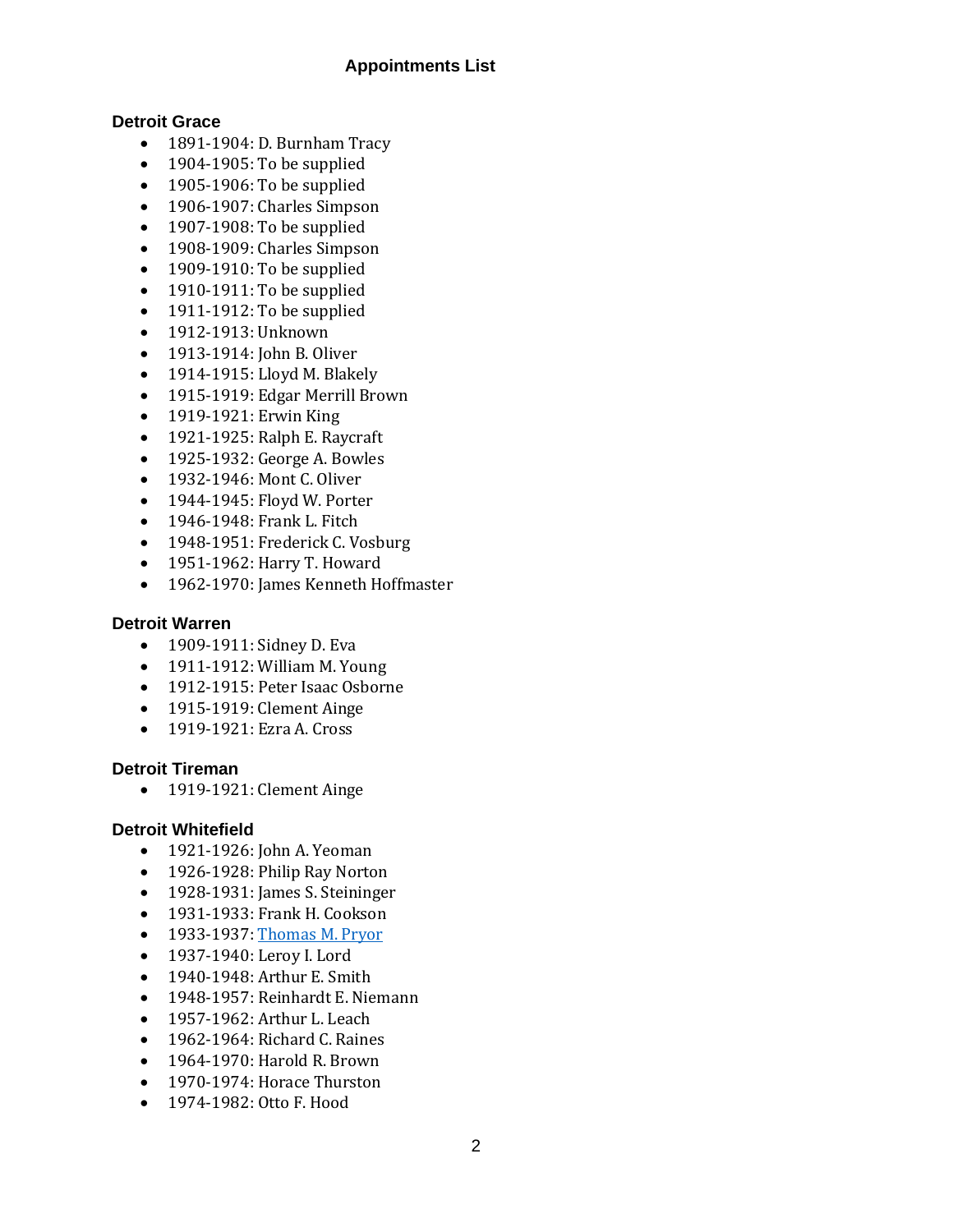## **Appointments List**

- 1982-1986: Sondra B. Willobee
- 1986-1987: Otto F. Hood
- 1987-1988: M. Shirley Jones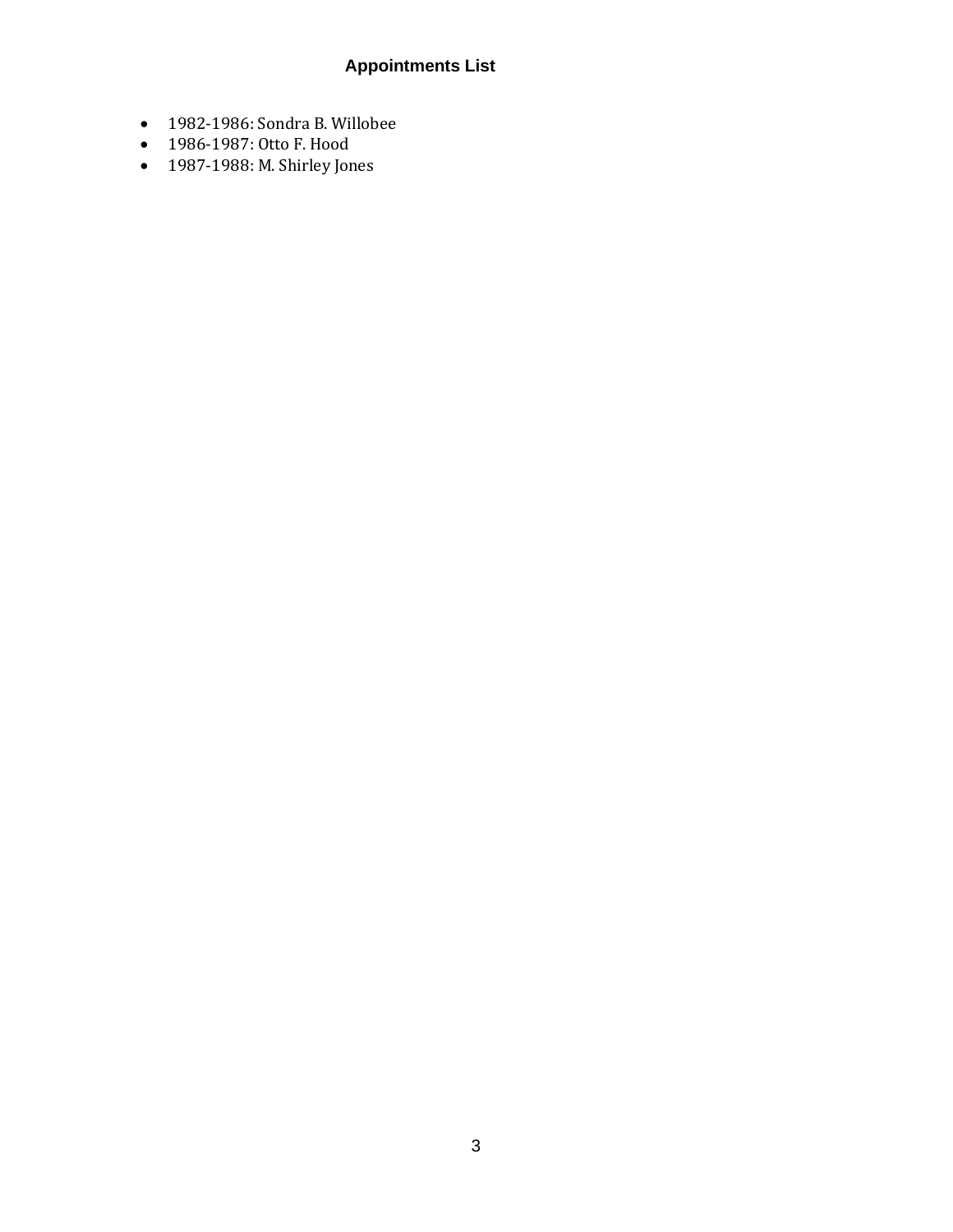## **Contents List**

| <b>Container</b> | <b>Contents</b>                                                                                                                                                                                                                                                                                   |
|------------------|---------------------------------------------------------------------------------------------------------------------------------------------------------------------------------------------------------------------------------------------------------------------------------------------------|
| Box 1            | <b>Detroit Grace</b><br>Amity Club, 1965-1968<br>Baptisms, 1947-1964<br>Church Records<br>Baptisms, Marriages, and Membership<br>$\circ$<br>1932-1933<br>1933-1946 (includes occasional later dates)<br>٠<br>1946-1959<br>٠                                                                       |
| Box 2            | <b>Detroit Grace</b><br><b>Church Records</b><br>Baptisms, Marriages, and Membership<br>$\circ$<br>1960-1969<br>Dinner Honoring Rev. Harry Howard, 1962<br>Grace Men's Club Chronicle, 1940<br>$\bullet$<br>History File (2 folders)<br>"In Remembrance" Book                                     |
| <b>Box 3</b>     | <b>Detroit Grace</b><br>Membership Register<br>1949-1954 and 1962-1970<br>$\circ$<br>1952-1961<br>$\circ$<br>Membership Roll                                                                                                                                                                      |
| Box 4            | <b>Detroit Grace</b><br>Membership Roll<br>Removals (1)<br>$\circ$                                                                                                                                                                                                                                |
| Box 5            | <b>Detroit Grace</b><br>Membership Roll - Removals (2)<br>$\bullet$<br>Memorial Roll, 1950-1953<br>Photographs<br>Quarterly Conferences, 1899-1914<br>Subscriptions, 1911<br>Woman's Society of Christian Service Minutes<br>1943-1947<br>$\circ$<br>1955-1957<br>$\circ$<br>1958-1959<br>$\circ$ |
| Box 6            | <b>Detroit Grace</b><br>Woman's Society of Christian Service Minutes<br>1960-1963<br>$\circ$<br>1964-1966<br>$\circ$<br>1967-1970<br>$\circ$                                                                                                                                                      |